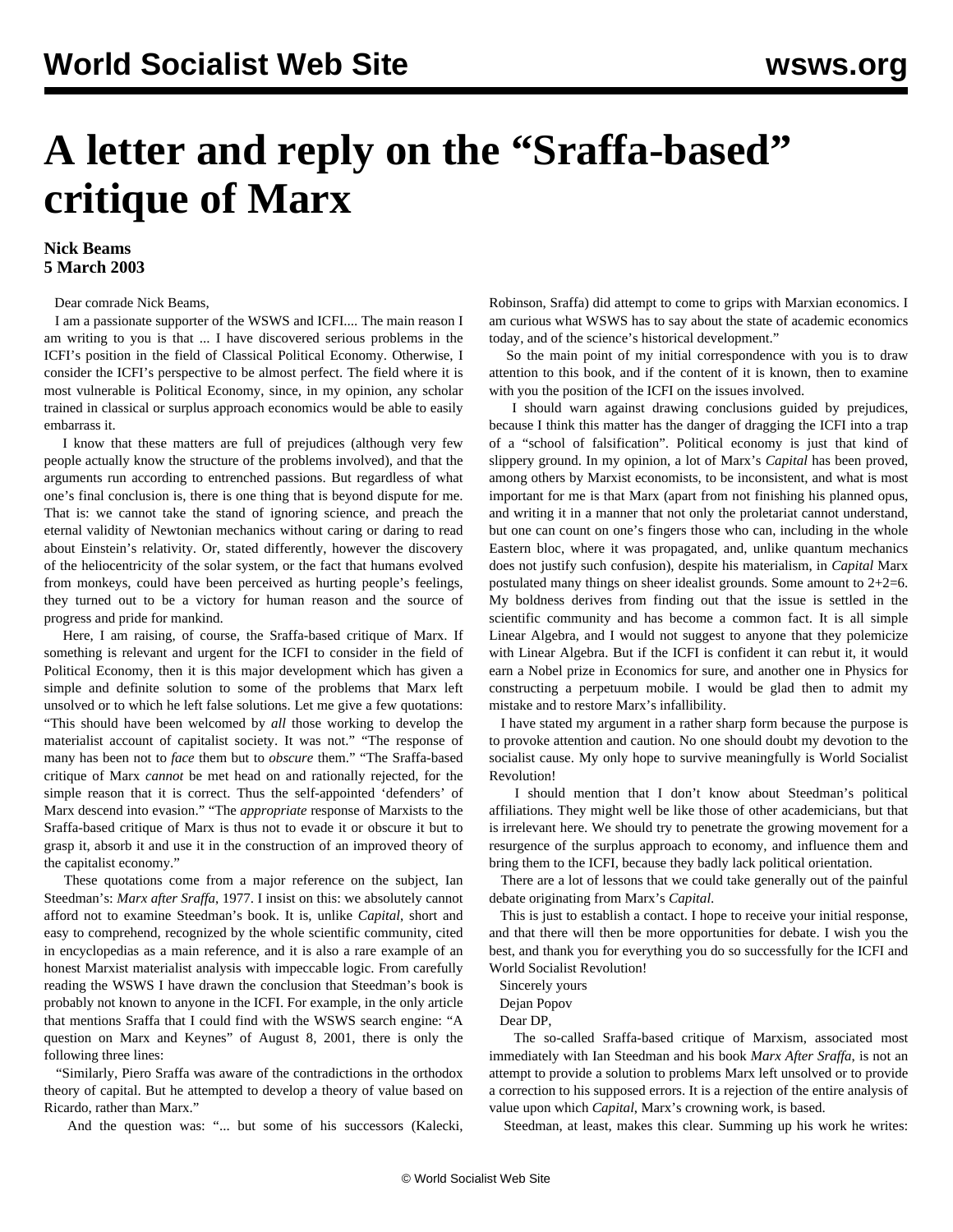"Marx's value reasoning—hardly a peripheral aspect of his work—must therefore be abandoned in the interest of developing a coherent materialist theory of capitalism."

 In case anyone missed the point, he adds further down the same page: "It can scarcely be overemphasised that the project of providing a materialist account of capitalist societies is dependent on Marx's value magnitude analysis *only* in the negative sense that continued adherence to the latter is a major fetter on the development of the former" (Ian Steedman, *Marx After Sraffa,* p. 207).

 Before coming to value itself, for it on this that the question turns, let me cite an insightful remark by Schumpeter on Marx's method. While he was certainly no Marxist, Schumpeter was nevertheless aware of Marx's historical significance.

 "There is ... one thing of fundamental importance for the methodology of economics which he actually achieved. Economists always have either done work in economic history or else used the historical work of others. But the facts of economic history were assigned to a separate compartment. They entered theory, if at all, merely in the role of illustrations, or possibly of verifications of results. They mixed with it only mechanically. Now Marx's mixture is a chemical one; that is to say, he introduced them into the very argument that produces the results. He was the first economist of top rank to see and to teach systematically how economic theory may be turned into historical analysis and how the historical narrative may be turned into *histoire raisonée*" (Schumpeter, *Capitalism, Socialism and Democracy*, p. 44).

 No one could deny that Marx based his analysis of the *historical* development of capitalism on the *logic* that unfolded from his value analysis. If, however, one wants to follow Steedman and throw out the analysis of value, then one must explain how it was that Marx, despite his incorrect procedure, was able to provide a scientific analysis of the development of capitalism.

 It is impossible, I would suggest, to agree with Steedman on the one hand, and accept Marx's analysis of capitalism and its historical development on the other. If one accepts Steedman, then one rejects *Capital*. You appear to be heading in that direction when you write that "a lot of Marx's *Capital* has been proved, among others by Marxist economists, to be inconsistent" and that it was written in such a manner that it could not be understood. On the other hand you praise Steedman for his "simple Linear Algebra", while assuring us that if it can be refuted you will admit your mistake and "restore Marx's infallibility".

 On the question of difficulty, Marx explains that the first chapter of *Capital*, which contains his analysis of the commodity and value, is difficult, precisely because he is striving to penetrate beneath social forms that have baffled the human mind for 2000 years. Marx drafted and redrafted this chapter several times in order to make it as accessible as possible. As for the question of "infallibility" no one, least of all Marx, has ever claimed this. All he asked for was "a reader who is willing to learn something new and therefore to think for himself."

 As with so many difficult issues, it is necessary to approach the question of value by means of an historical analysis.

 Marx would certainly have agreed with Newton's remark that if he were able to see further than his contemporaries it was because he stood on the shoulders of giants. Marx was always deeply aware that his achievements were grounded on those of classical political economy, which reached its highest point in the work of Smith and Ricardo.

 All the classical political economists, from William Petty onwards, were led to the question of value. It was not that they set out consciously to provide an analysis of the new society that was coming into being. They were concerned with practical issues, such as how to strengthen the realm. But that led to the question of wealth and how it was measured; and to the question of price and what might lie behind it—value. With Smith, and this was his great achievement, we have the development of political economy

as a science.

 Smith had maintained that in an "early and rude" state of society, the price of any commodity was determined by the labour necessary to produce it. However, as soon as he began to deal with a society in which private property existed—capital and privately owned land—his labour theory ran into problems. Accordingly, Smith concluded that the price of any commodity was determined by the sum of wages, profit and rent, by the incomes of the three great classes in society—wage earners, capitalists and landowners.

 Ricardo rightly rejected Smith's "adding up" theory as unscientific. He sought to show that the value of a commodity was determined by the labour embodied in it. He maintained that there was an inherent value in a commodity, which was then divided among the different classes and formed the basis of their incomes, in opposition to Smith, who maintained that value was the sum of these incomes.

 Ricardo, however, was confronted by another problem: how to reconcile his labour theory of value with the clearly observable fact that in capitalist society, profit rates tended to equalise across industries. If prices were directly determined by labour values, then profit rates in different industries would vary according to the amount of labour employed, or the different turnover times of capital.

 There appeared to be only two possible resolutions of the problems confronted by Ricardo. One was to abandon the labour theory of value and return to Smith's "adding up" theory, or, if that proved unsatisfactory, abandon completely the search for any objective basis of value and develop instead a subjective theory (the marginalist school of the 1870s).

 A third alternative was a complete re-examination of the theory of value, to show how the theory itself could explain the contradictions to which it seemed to give rise. This was the road taken by Marx, as he sought to develop a theory of value that explained the laws of motion of capitalist society.

 Marx recognised, however, that the categories within which the classical political economists had sought to conduct their analyses—wages, price, profits, rent etc.—could not simply be adopted. Rather, these categories themselves had to be explained. "Political economy," he wrote, referring to his predecessors, "has indeed analysed value and its magnitude, however incompletely, and has uncovered the content concealed within these forms. But it has never once asked the question why this content has assumed that particular form, that is to say, why labour is expressed in value, and why the measurement of labour by its duration is expressed in the magnitude of the value of the product" (*Capital* Volume I, pp. 173-174).

 After considerable research, summed up in *The Grundrisse*, Marx arrived at his starting point for the analysis of capitalism—the commodity, the economic cell-form of this particular mode of production.

 In one of his last writings on political economy, rejecting the charge that he started from a "concept" of value, Marx explained his method as follows:

 "In the first place, I do not proceed on the basis of 'concepts' and hence also not from the 'value-concept', and I do not have the task of 'dividing' it up in any way, for that reason. What I proceed from is the simplest social form in which the product of labour in contemporary society manifests itself, and this is as 'commodity'. This is what I analyse, and first of all to be sure in the *form in which it appears*. Now I find at this point that it is, on the one hand, in its natural form a *thing of use-value*, alias *use-value*, and on the other hand it is *bearer of exchangevalue*, and is itself exchange value from this point of view. Through further analysis of the latter I discovered that exchange value is only an 'appearance-*form*', an independent mode of manifestation of the *value* which is contained in the commodity, and then I approach the analysis of this value" (Marx, Marginal Notes on Wagner, in *Value Studies by Marx*, p. 214).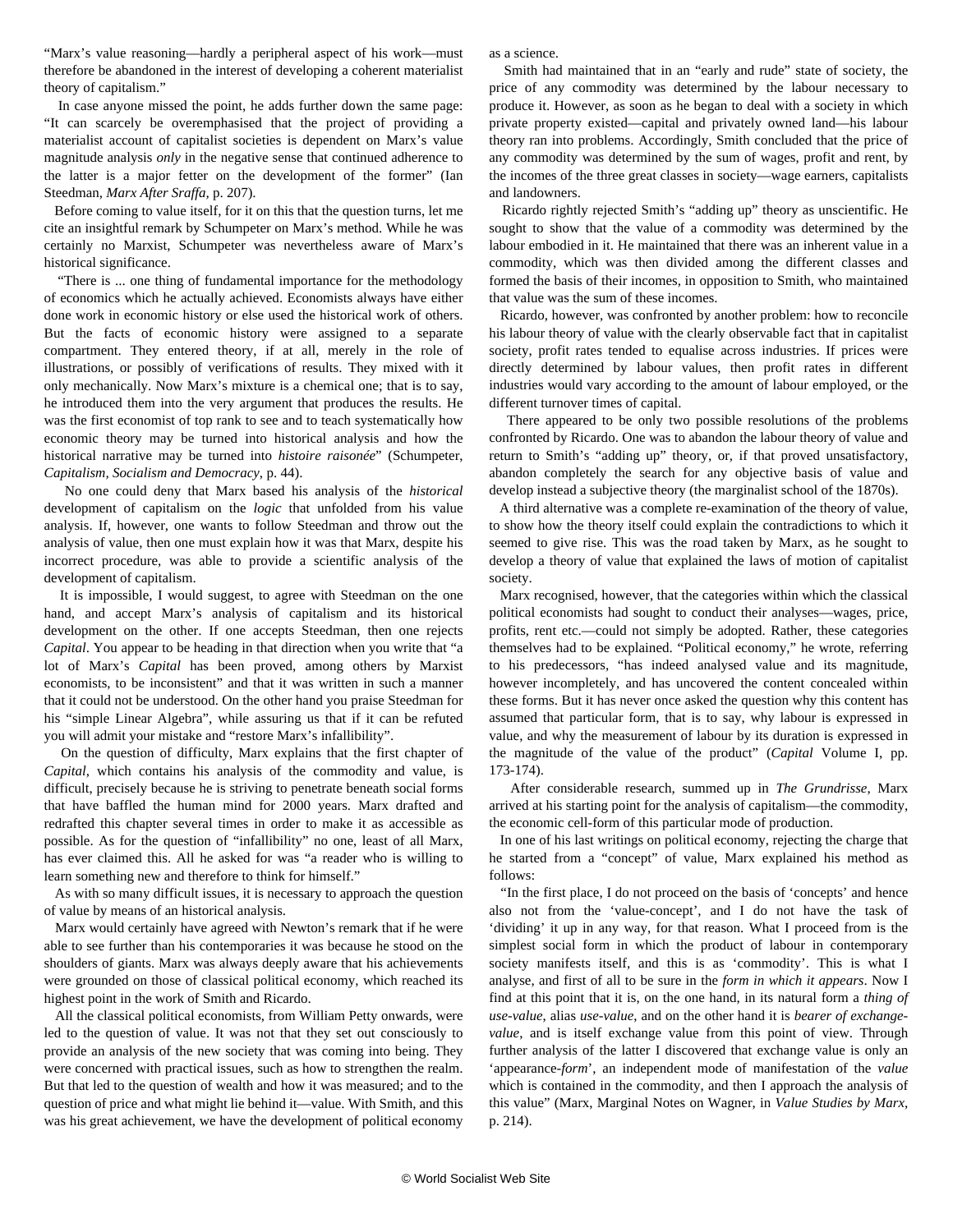In their analysis of economy, all bourgeois theorists proceed with various simplifying assumptions, or abstractions, from which they then construct some type of model. Now, it is certainly true that any scientific analysis of capitalist economy requires the "force of abstraction". The real issue is how these abstractions are developed. With Marx, they are derived in a manner completely opposite from that employed by bourgeois economists.

 Marx begins, not with simplifying assumptions, but with the simplest cell-form, the commodity, of the society he is seeking to analyse. In analysing the exchange of corn and iron, represented by the equation 1 quarter of corn  $= x$  hundredweight of iron, he writes: "What does this equation tell us?" Marx does not start from an assumption, but from the exchange of the products of labour in society, and then asks what the equation signifies. Both the bourgeois economist and Marx deal with abstractions. The difference is that Marx makes clear that abstractions must be derived from a real social process, not imposed upon it.

 Analysing the social process of exchange and what it tells us, Marx explains that, first of all, in each of the two different things (corn and iron) something must exist which is common to them both, but which is neither one of them.

 As he goes on to demonstrate, this common something cannot be a natural property, because such properties attract our attention only insofar as they comprise the commodity's use value. "But the exchange of commodities is evidently **an act characterised by a total abstraction from use-value."** [Emphasis added]

 In my view, this passage is extremely important. Marx does not say, as do the bourgeois economists in constructing their models, that we abstract from this or that, or we make this or that assumption. Instead, he draws out that it is the "act" of exchange that abstracts from use-value and, consequently, from the concrete labour which produced that particular use value. This means that the concept "abstract labour" is not an assumption that we somehow impose. Rather, it is a correct reflection, in thought, of an objective social process.

 From the analysis of value comes the analysis of money, capital and surplus value. On the basis of this analysis, Marx is able, in Volume 3, to tackle the problem which had so bedevilled Ricardo: that if the law of value is true, then it invalidates the obvious fact—one of the most stable features of capitalist society—that equal amounts of capital return profit at equal rates.

 Here we come to the so-called "transformation problem" which forms the starting point for Steedman and others, both before and since, who want to junk Marx's value analysis.

 In Volume 3 of *Capital*, Marx explains that in capitalist society, where commodities are no longer produced by individual commodity producers but are the products of capital, price relations in the market are no longer governed directly by the law of value but by "prices of production". This is the price that would return to that section of capital which produced a particular commodity, i.e., profit at the average rate.

 These prices of production are regulated by the movement of capital from one sphere of production to another. If capital in one area is able to achieve a profit at higher than the average rate, then capital from other areas will move to where profits are higher, increasing production, bringing more of that particular commodity on to the market, thereby lowering its price until the rate of profit falls to the average level. Conversely, if profits in a particular area are lower than the average, then capital will move elsewhere, raising the market price until it reaches a level sufficient to return profit at the average rate.

 What Marx lays out in Volume 3 is the process through which capital no longer receives surplus value according to the surplus labour which it directly extracts, but rather shares in the total mass of surplus value extracted by *capital as a whole* in accordance with its particular share of total capital.

 But what role does the law of value play? The answer is to be found by considering the average rate of profit, which is determined by the ratio of total surplus value to the total mass of capital used to extract it. This average rate of profit, in turn, regulates the prices of production.

 In other words, the law of value no longer regulates production directly at the level of the price of particular commodities, but at the level of society as a whole. Competition, the struggle of different sections of capital against each other, is the social mechanism through which production is regulated by the law of value whose effects are not direct but are mediated through the prices of production and the average rate of profit.

 With this analysis, Marx not only solved the problem which had baffled Ricardo—how could the law of value and the equalisation of profit rates both apply?—he revealed the source of the errors of the bourgeois economists, by showing that these errors were not the result of their individual failings but were generated by the appearance-forms of capitalist society itself.

 It is impossible to go through here all the rich insights provided by Marx's analysis in *Capital* Volume 3. Let me point to just one example—the notion that labour is not the source of value. This idea is generated by the very operation of capitalist economy itself.

 Each section of capital receives as profit a share of the total surplus value which is extracted from living labour, on the proviso that its methods of production are equal to the social average. If, however, one section of capital becomes more productive than the social average, reflected in a fall in its costs of production, it will receive profits at higher than the average rate. Under conditions where this increase in productivity has been achieved by cutting the labour directly employed in production it will appear to the capitalist—and to the bourgeois economist who fashions his prejudices into theories—that far from labour being the source of value, the real source of value is the technology which enabled him to lower his costs.

 On the basis of Marx's value analysis, however, it is clear that the increased profit to the individual capitalist firm is the result of its ability to lower costs below the social average, enabling it, for a time—at least until other firms catch up—to receive a greater portion of the available surplus value than it otherwise would.

 Much ink, most of it wasted, has been spent on the so-called "transformation problem". It is alleged that Marx's analysis in Volume 3 is invalidated because, in the numerical example he provided, Marx made an error in failing to "transform" into production prices the value of the inputs into the production process as well as the outputs.

 In the first place, the demand for simultaneity is itself invalid. As a number of writers have pointed out, prices of production emerge at the end of the process, in the struggle on the market. They cannot, at the same time, determine the cost of the inputs that were used in an earlier period, at the beginning of the process.

 A more basic objection, in my view, is that Marx's critics attempt to turn his numerical example in Volume 3 into a kind of input-output model of an economy which has reached a point of equilibrium, and in which the transformation problem comes down to solving a set of simultaneous equations. This is incorrect. Marx is not here constructing a model of capitalist economy based on the achievement of equilibrium. True to his method of procedure throughout, he has abstracted from other processes in capitalist economy to reveal the forces at work in the formation of the average rate of profit, and how the mass of surplus value is distributed among the different sections of capital that extracted it.

 Steedman begins his book with a discussion of the transformation problem. He maintains that while Marx was wrong not to transform the price of inputs, this is not his central objection. "The central objection," he maintains, "is that, even if input prices are transformed, Marx's 'solution' is *internally inconsistent*." (Steedman *op cit.*, p. 29)